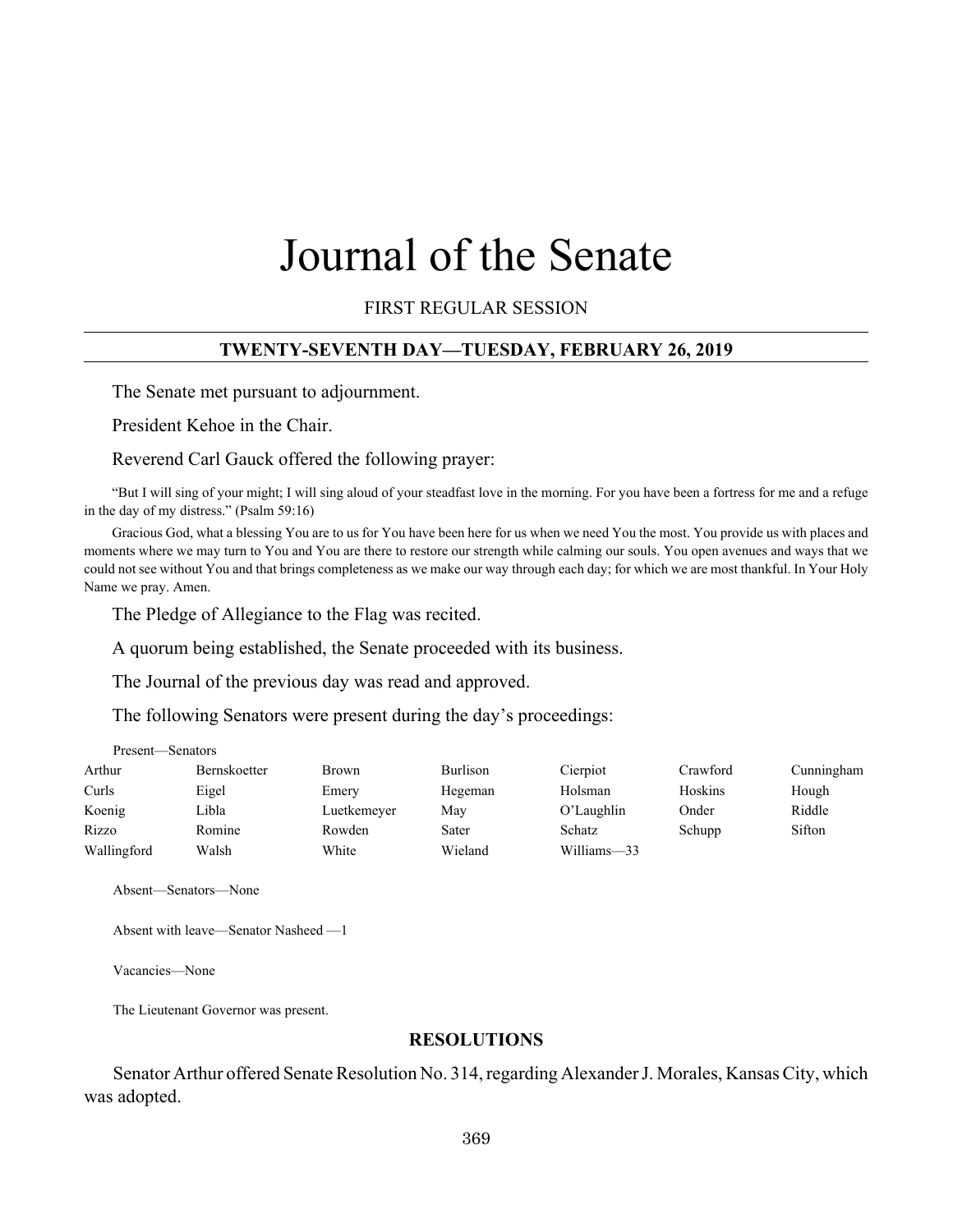Senator O'Laughlin offered Senate Resolution No. 315, regarding the Greater Missouri Leadership Challenge, which was adopted.

Senator Cierpiot offered Senate Resolution No. 316, regarding Chloe Christensen, Lake Lotawana, which was adopted.

Senator Cierpiot offered Senate Resolution No. 317, regarding Downtown Lee's Summit, which was adopted.

## **INTRODUCTION OF BILLS**

The following Bills and Joint Resolution were read the 1st time and ordered printed:

**SB 443**–By Schupp.

An Act to amend chapter 144, RSMo, by adding thereto one new section relating to sales tax imposed on certain products.

**SB 444**–By Schupp.

An Act to repeal sections 334.031 and 334.075, RSMo, and to enact in lieu thereof two new sections relating to licensing requirements for physicians and surgeons.

**SB 445**–By Arthur.

An Act to amend chapter 162, RSMo, by adding thereto one new section relating to state funding for competency-based credit.

**SB 446**–By Arthur.

An Act to repeal section 173.616, RSMo, and to enact in lieu thereof one new section relating to proprietary school exemptions.

#### **SB 447**–By Emery.

An Act to repeal section 163.031, RSMo, and to enact in lieu thereof two new sections relating to determination of state school aid.

**SB 448**–By Sater.

An Act to repeal sections 454.600 and 454.603, RSMo, and to enact in lieu thereof two new sections relating to child support enforcement.

#### **SB 449**–By Sater.

An Act to amend chapter 376, RSMo, by adding thereto one new section relating to out-of-pocket costs for prescription drug benefits.

**SB 450**–By Williams.

An Act to repeal section 195.080, RSMo, and to enact in lieu thereof one new section relating to exceptions to prescription limitations.

#### **SB 451**–By Riddle.

An Act to repeal section 337.068, RSMo, and to enact in lieu thereof one new section relating to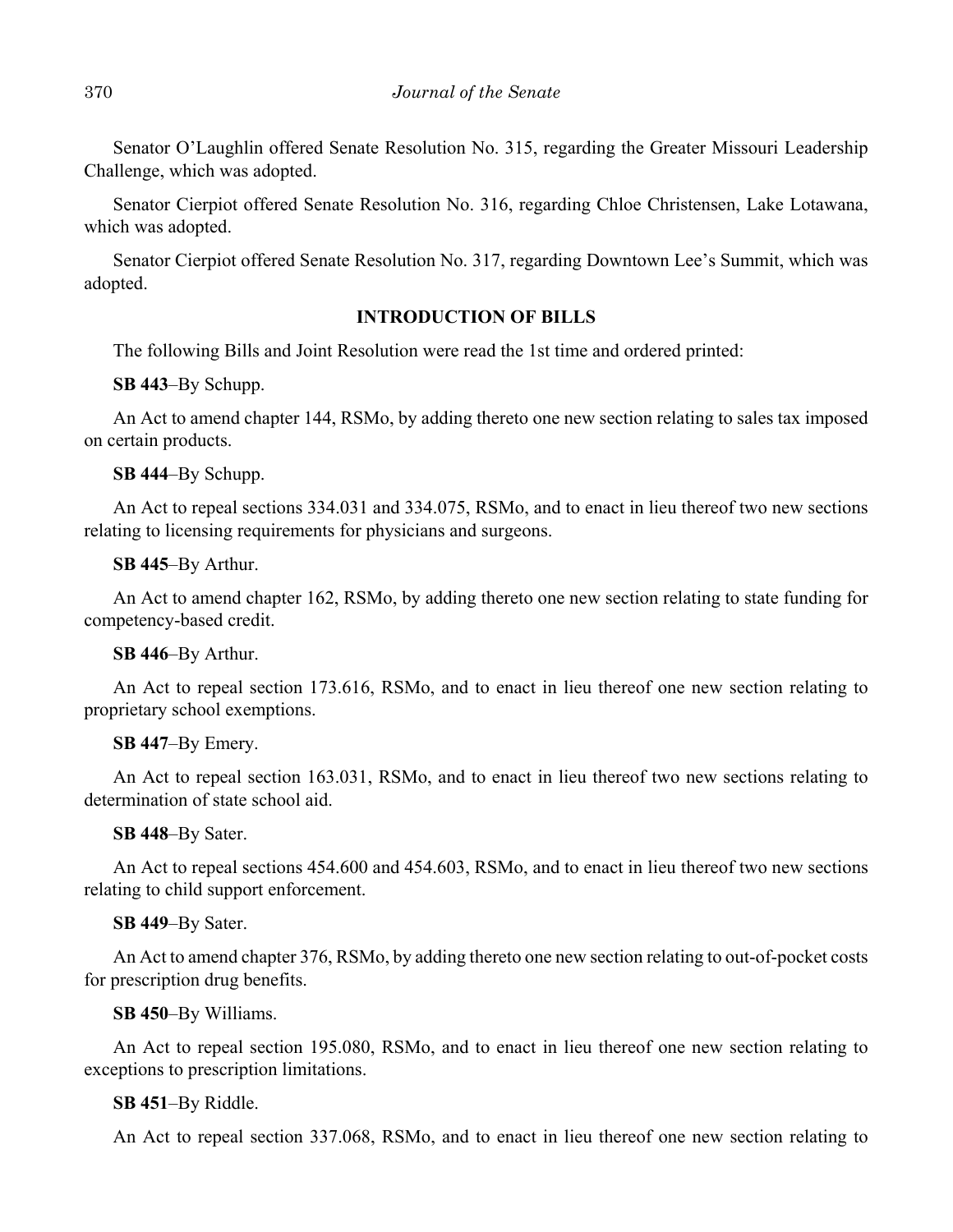prisoner complaints against a psychologist's license.

**SB 452**–By Curls.

An Act to repeal section 137.720, RSMo, and to enact in lieu thereof one new section relating to the payment of county assessment costs.

**SJR 25**–By Libla.

Joint Resolution submitting to the qualified voters of Missouri, an amendment to article I of the Constitution of Missouri, by adding thereto one new section relating to competitive retail electric energy markets.

On motion of Senator Wallingford, the Senate recessed until 2:00 p.m.

#### **RECESS**

The time of recess having expired, the Senate was called to order by Senator Hough.

#### **REFERRALS**

President Pro Tem Schatz referred **SB 196** to the Committee on Fiscal Oversight.

## **INTRODUCTION OF BILLS**

The following Bill was read the 1st time and ordered printed:

**SB 453**–By Hough.

An Act to repeal section 610.021, RSMo, and to enact in lieu thereof one new section relating to records of municipally owned utilities.

#### **SENATE BILLS FOR PERFECTION**

Senator Emery moved that **SB 7** be called from the Informal Calendar and taken up for perfection, which motion prevailed.

Senator Emery offered **SS** for **SB 7**, entitled:

## SENATE SUBSTITUTE FOR SENATE BILL NO. 7

An Act to repeal sections 507.040, 507.050, 508.010, 508.012, and 537.762, RSMo, and to enact in lieu thereof eight new sections relating to civil procedure.

Senator Emery moved that **SS** for **SB 7** be adopted.

President Kehoe assumed the Chair.

Senator Hough assumed the Chair.

President Kehoe assumed the Chair.

Senator Sifton offered **SA 1**:

#### SENATE AMENDMENT NO. 1

Amend Senate Substitute for Senate Bill No. 7, Page 3, Section 507.040, Lines 25-28, by striking all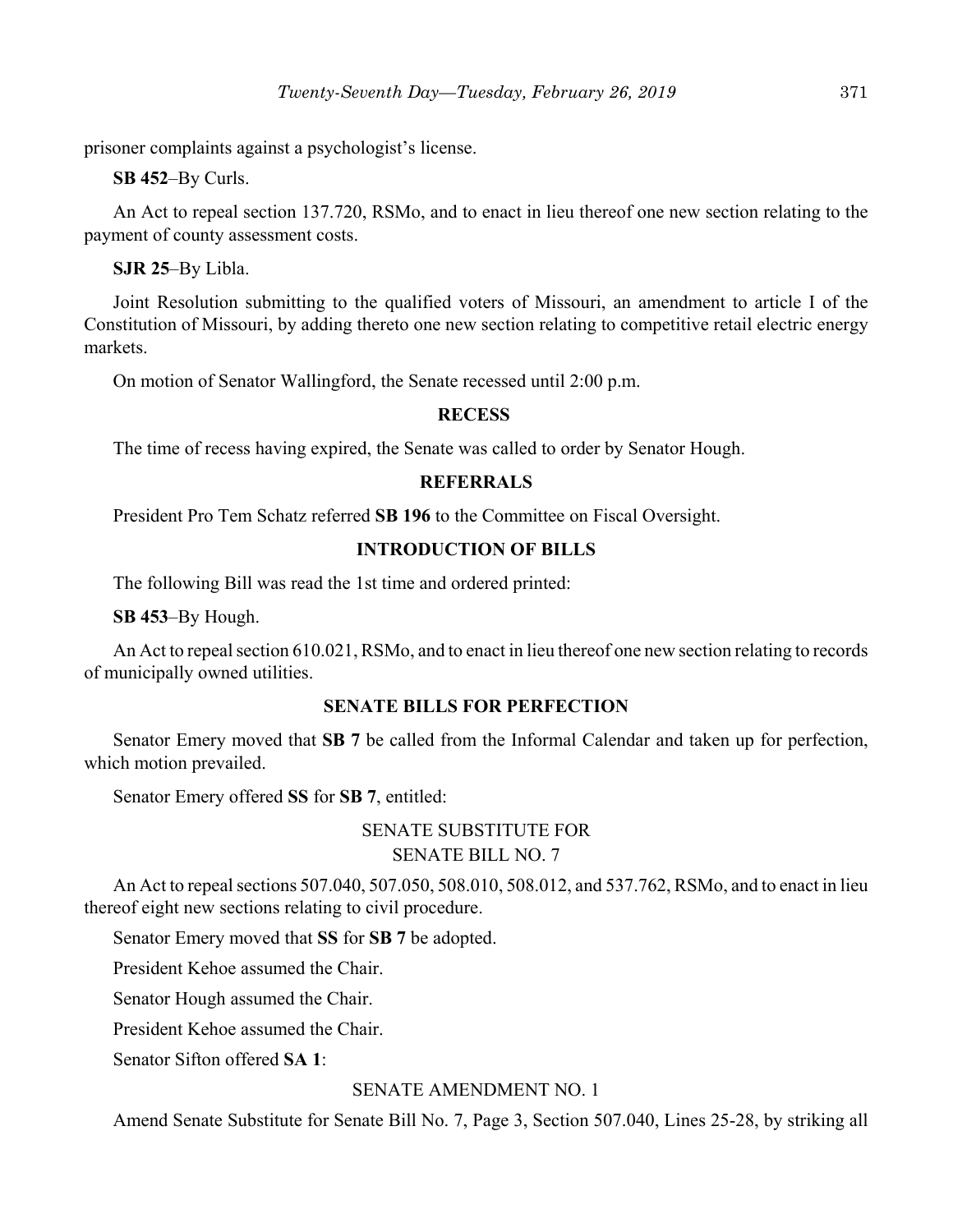of the underlined words on said lines; and

Further amend said bill and section, page 4, line 1 by striking the words "satisfy this section."; and further amend lines 7-21 by striking all of the underlined words on said lines and inserting in lieu thereof the following:

"**The general assembly hereby expressly adopts the holding of** *State ex rel. Johnson & Johnson v. Burlison***, No. SC96704, as issued on February 13, 2019, as it relates to joinder and venue. Notwithstanding the provisions of this subsection to the contrary, Missouri residents may join together and establish venue in any venue where any one of the Missouri resident plaintiffs could independently establish venue.**"; and further renumber the remaining subsection accordingly; and

Further amend said bill, page 5, section 507.050, lines 4-14 by striking all of the underlined words on said lines; and

Further amend said bill, page 6, section 508.010, lines 9-11 by striking all of said lines and inserting in lieu thereof the following: "**principal place of business or the county where the applicable corporation's registered agent is located.**"; and

Further amend said bill and section, page 7, line 12 by striking all of the opening and closing brackets and underlined words on said line; and further amend line 13 by striking the closing bracket "**]**" and inserting in lieu thereof the following: "**or**"; and further amend said line by striking the word "residence" and inserting in lieu thereof the following: "**business**"; and

Further amend said bill and section, page 9, lines 26-28 by striking all of said lines; and

Further amend said bill and section, page 10, lines 1-5 by striking all of said lines; and

Further renumber the remaining subsections accordingly; and

Further amend said bill, pages 11-12, section 537.762, by striking all of said section from the bill and inserting in lieu of the following:

## "**Section 1. The provisions of sections 507.040, 507.050, 508.010, 508.012, and 537.762, as enacted by this act shall not apply to cases that:**

#### **(1) Were filed in a court in this state as of August 28, 2019; and**

#### **(2) Have proper jurisdiction in this state.**"; and

Further amend the title and enacting clause accordingly.

Senator Sifton moved that the above amendment be adopted.

Senator Wallingford assumed the Chair.

President Kehoe assumed the Chair.

Senator Cunningham assumed the Chair.

President Kehoe assumed the Chair.

At the request of Senator Emery, **SS** for **SB 7** was withdrawn, rendering **SA 1** moot.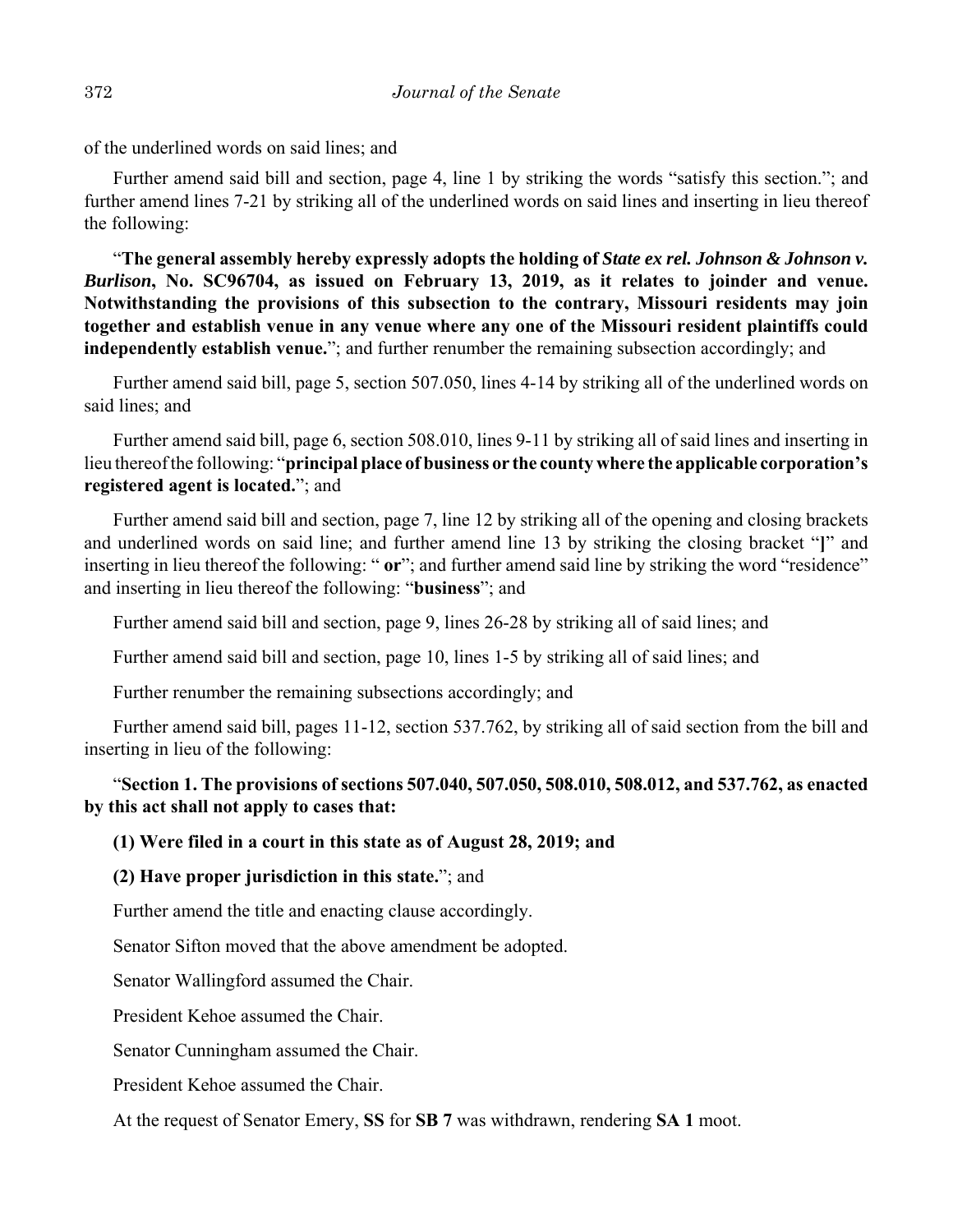Senator Emery offered **SS No. 2** for **SB 7**, entitled:

## SENATE SUBSTITUTE NO. 2 FOR SENATE BILL NO. 7

An Act to repeal sections 507.040, 507.050, 508.010, 508.012, and 537.762, RSMo, and to enact in lieu thereof nine new sections relating to civil procedure.

Senator Emery moved that **SS No. 2** for **SB 7** be adopted.

Senator Emery offered **SA 1**, which was read:

#### SENATE AMENDMENT NO. 1

Amend Senate Substitute No. 2 for Senate Bill No. 7, Page 4, Section 507.040, Line 9, by striking the words "the analysis of".

Senator Emery moved that the above amendment be adopted, which motion prevailed.

President Pro Tem Schatz assumed the Chair.

President Kehoe assumed the Chair.

Senator Hegeman assumed the Chair.

President Kehoe assumed the Chair.

Senator Sifton offered **SA 2**:

#### SENATE AMENDMENT NO. 2

Amend Senate Substitute No. 2 for Senate Bill No. 7, Page 5, Section 508.010, Lines 17-18, by striking all of said lines; and

Further amend said bill, page 11, section 1, line 13 by striking all of said line and inserting lieu thereof the following:

"**after February 13, 2019. A plaintiff who is a**"; and further amend line 14 by striking the word "is"; and further amend line 15 by inserting after "(1)" the following: "**Is**"; and further amend lines 18-19 by striking all of said lines and inserting in lieu thereof the following:

"**(3) Has or had been set at any time prior to February 13, 2019, for a trial date beginning on or before August 28, 2019,**"; and further amend line 21 by inserting after all of said line the following:

"**Section 2. For actions pending as of February 13, 2019, a plaintiff whose claim has been found to have no county in Missouri in which venue exists may proceed in such venue in Missouri where such claim was dismissed without prejudice only when the court finds that the claim:**

**(1) Was filed in the Missouri court within the statute of limitations applicable to the claim;**

**(2) Has no proper venue in the state of Missouri; and**

**(3) Cannot be maintained, as of August 28, 2019, in any state where the claim may be brought because of applicable statutes of limitations and lack of a savings statute or similar law.**"; and

Further amend the title and enacting clause accordingly.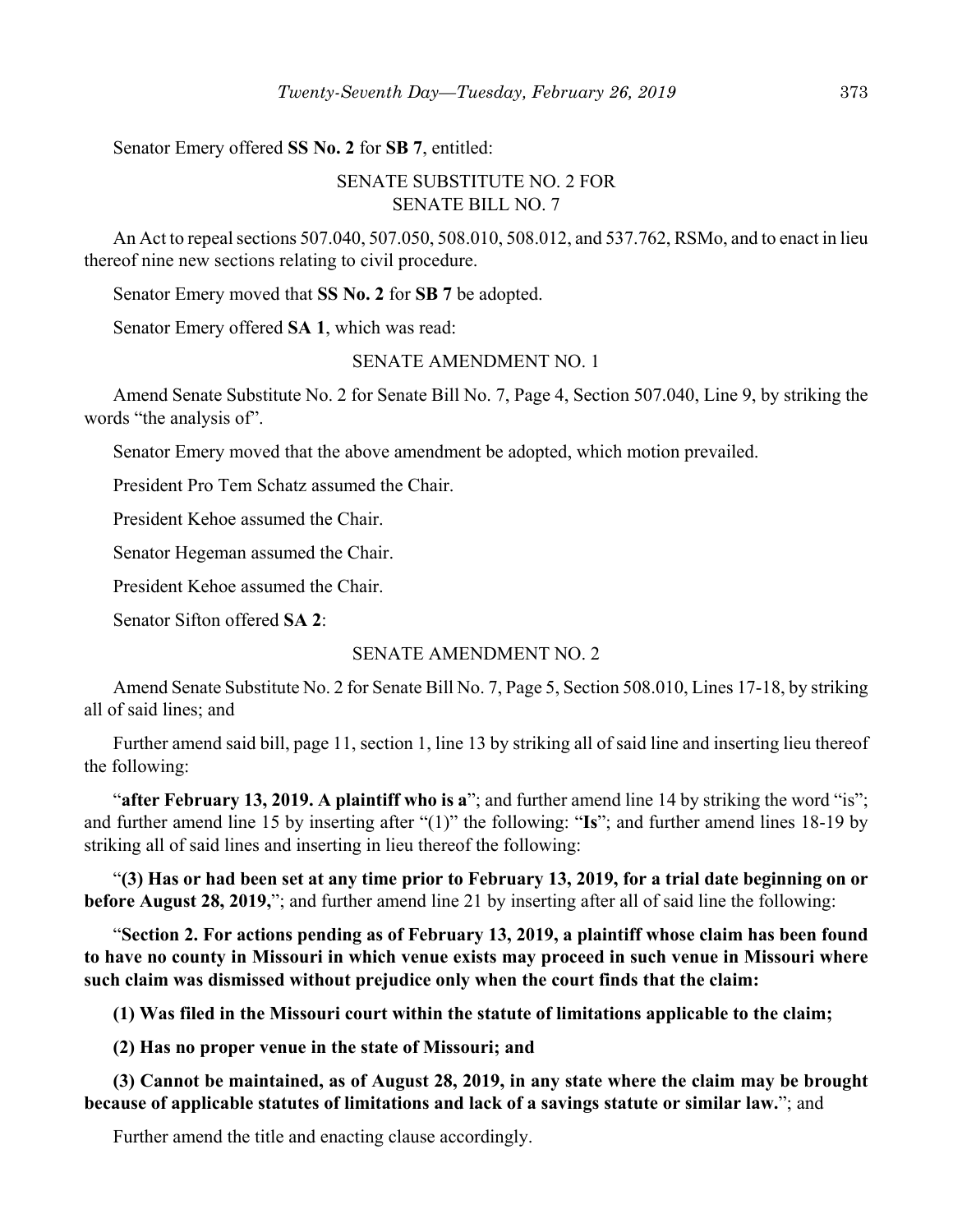Senator Sifton moved that the above amendment be adopted, which motion prevailed.

Senator Emery moved that **SS No. 2** for **SB 7**, as amended, be adopted, which motion prevailed.

On motion of Senator Emery, **SS No. 2** for **SB 7**, as amended, was declared perfected and order printed.

#### **RESOLUTIONS**

Senator Holsman offered Senate Resolution No. 318, regarding Jack Cooper Transport Company, Kansas City, which was adopted.

Senator Burlison offered Senate Resolution No. 319, regarding TransLand, Strafford, which was adopted.

Senator Burlison offered Senate Resolution No. 320, regarding Frank Finan, Fairmont, Nebraska, which was adopted.

Senator Bernskoetter offered Senate Resolution No. 321, regarding Jefferson City Downtown Association, which was adopted.

Senator Emery offered Senate Resolution No. 322, regarding Barton Mutual Insurance Company, Liberal, which was adopted.

Senator Emery offered Senate Resolution No. 323, regarding Kaitlynn Vincent, Nevada, which was adopted.

Senator Cunningham offered Senate Resolution No. 324, regarding Captain Mark G. Inman, Willow Springs, which was adopted.

Senator Cierpiot offered Senate Resolution No. 325, regarding Chief Rick Poeschl, Lee's Summit, which was adopted.

Senator Riddle offered Senate Resolution No. 326, regarding the Sixty-fifth Wedding Anniversary of Artie and Carolyn Whelan, Clapper, which was adopted.

#### **INTRODUCTIONS OF GUESTS**

Senator Williams introduced to the Senate, Aminata Diallo, James Turner and Luke Barber, students from the University of Missouri-St. Louis.

Senator Riddle introduced to the Senate, Nick Roberts, Charles Bassett, Jim Zerr, Alyce Zerr, Ron Hardecke, Andrea Kientzy, Jim Reed, Nathan Woehr, Chris Rowden and Denny Mertz.

On behalf of Senator Rowden, Senator Riddle introduced to the Senate, students from the gifted program, Hickman High School, Columbia.

Senator Holsman introduced to the Senate, Kelly Meiners, Kansas City.

Senator Schupp introduced to the Senate, Brittany Oehler, Jessa Glick, Rick Rovak and Alex Rankin.

Senator Curls introduced to the Senate, Nathan Roberts, Columbia; and Veda Atty and Brandon Henderson, Kansas City.

Senator Walsh introduced to the Senate, Andy Stack, St. Louis.

Senator Eigel introduced to the Senate, Chris Highfill, Jacquelyn Church, Michelle Ray and Rachel Williams, St. Peters; and Lauren Luthans, Gina Wilkerson, Ryan O'Rear, Megan O'Rear, Caleb Brittingham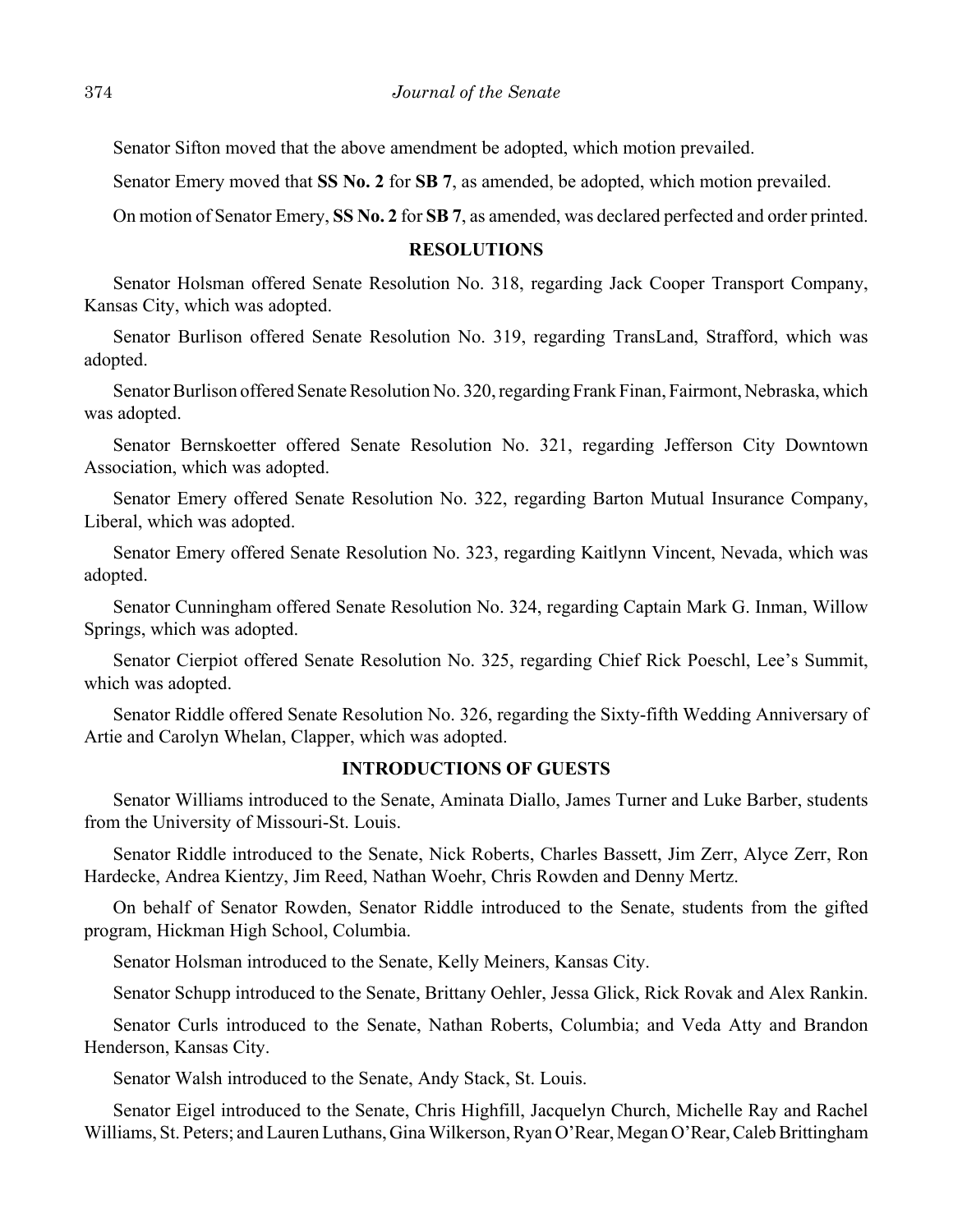and Davon Grimm, St. Charles.

Senator Hough introduced to the Senate, Dr. Newton, and representatives of the Department of Physical Therapy, Missouri State University.

Senator Romine introduced to the Senate, Athletic Director Matt Deaton; Coach John Brown; and Amber, J. and Jaycee Foeller, DeSoto; and Debbie Moore, Festus, representatives of the DeSoto High School wrestling program.

Senator Williams introduced to the Senate, Jennifer Matthew, Addie Glaser, Sarah Dean, Donato Ruggeri and Jackson Cannady, St. Louis; and Christa Van Herreweghe, University City.

Senator Luetkemeyer introduced to the Senate, Kathy Rose and Aaron Thatcher, Riverside.

Senator Burlison introduced to the Senate, Regina Cooper, Battlefield; and Kathleen O'Dell, Springfield.

Senator Holsman introduced to the Senate, Kim Curtis, Sharon Kinder and Judy Barrett, Grandview Chamber of Commerce; Vickie Wolgast, South Kansas City Chamber of Commerce; and Laura Terrebonne, Jackson County.

On motion of Senator Rowden, the Senate adjourned until 2:00 p.m., Wednesday, February 27, 2019.

#### SENATE CALENDAR

#### TWENTY-EIGHTH DAY--WEDNESDAY, FEBRUARY 27, 2019

#### FORMAL CALENDAR

#### SECOND READING OF SENATE BILLS

SB 364-Williams SB 365-Hoskins SB 366-Hoskins SB 367-Burlison SB 368-Hough SB 369-Brown SB 370-Brown SB 371-Eigel SB 372-Hoskins SB 373-Schupp SB 374-Burlison SB 375-Riddle SB 376-Riddle SB 377-Riddle SB 378-Hough

SB 379-Romine SB 380-Hough SB 381-Onder SB 382-Emery SB 383-Emery SB 384-Schupp SB 385-Bernskoetter SB 386-O'Laughlin SB 387-Hough SB 388-Burlison, et al SB 389-Burlison SB 390-Wallingford SB 391-Bernskoetter SB 392-Wieland SB 393-Hough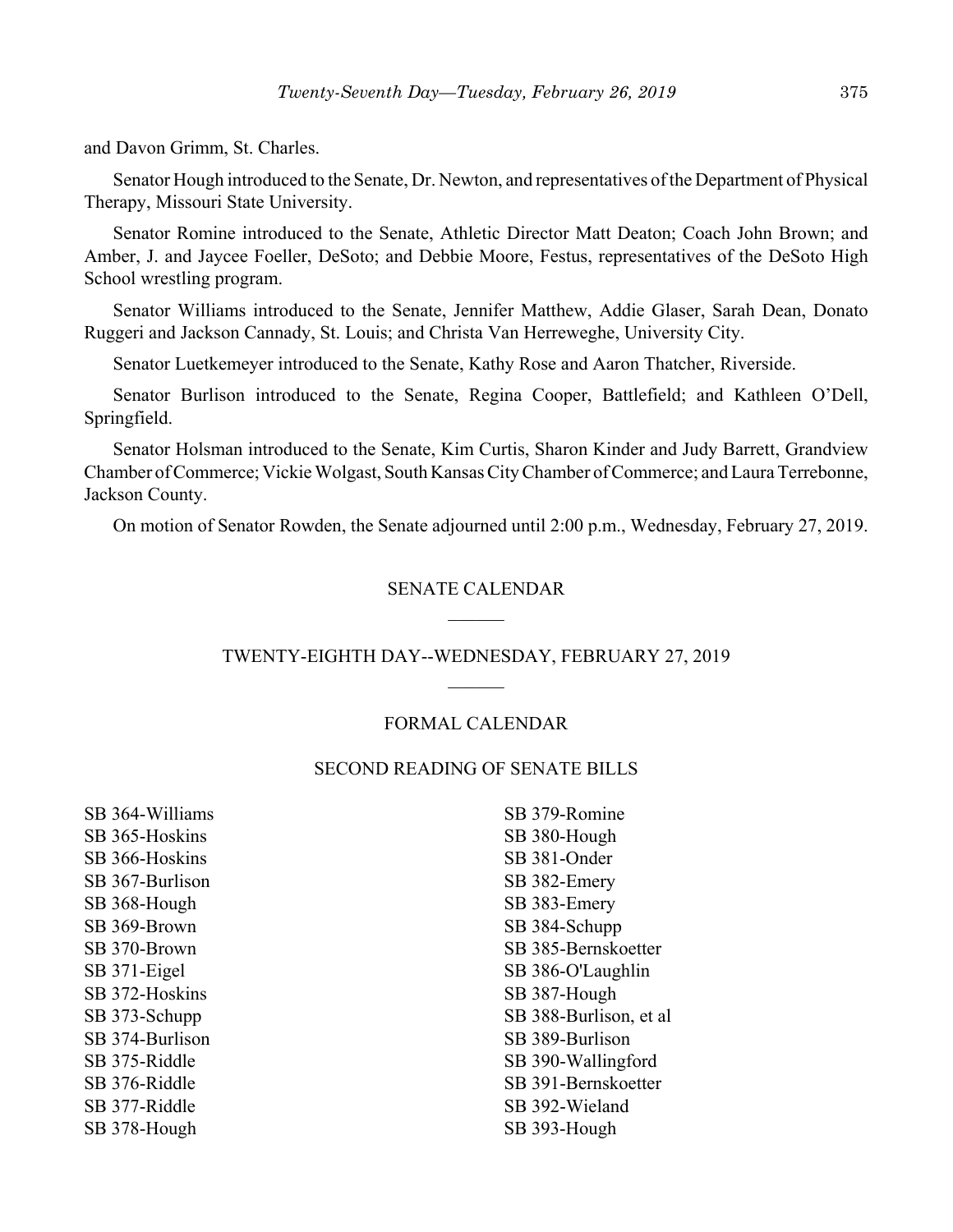SB 394-O'Laughlin SB 395-Rizzo SB 396-Onder SB 397-White SB 398-White SB 399-Burlison SB 400-Burlison SB 401-Burlison SB 402-Eigel SB 403-Eigel SB 404-Nasheed SB 405-Wallingford SB 406-Wallingford SB 407-Wallingford SB 408-May SB 409-Wieland, et al SB 410-Koenig SB 411-Romine SB 412-Holsman SB 413-Sater SB 414-Wieland SB 415-Bernskoetter SB 416-Bernskoetter SB 417-White SB 418-White SB 419-Riddle SB 420-Riddle SB 421-Wallingford SB 422-White SB 423-Cunningham SB 424-Luetkemeyer SB 425-Cierpiot

SB 426-Wlliams SB 427-Wieland SB 428-Hough SB 429-Wallingford SB 430-Libla SB 431-Schatz SB 432-Sifton SB 433-Onder SB 434-Riddle SB 435-White SB 436-Hoskins SB 437-Hoskins SB 438-Brown SB 439-Brown SB 440-Brown SB 441-Hough SB 442-Wieland SB 443-Schupp SB 444-Schupp SB 445-Arthur SB 446-Arthur SB 447-Emery SB 448-Sater SB 449-Sater SB 450-Williams SB 451-Riddle SB 452-Curls SB 453-Hough SJR 22-Nasheed SJR 23-Eigel SJR 24-Cierpiot SJR 25-Libla

#### HOUSE BILLS ON SECOND READING

HB 445-Dogan HB 188-Rehder HB 182-Shull HB 280-Ruth HB 108-Sommer HB 72-Tate HCS for HB 185 HCS for HB 255

HB 214-Trent HB 77-Black HCS for HB 447 HCS for HBs 243 & 544 HB 283-Anderson HCS for HB 324 HB 113-Smith HB 321-Solon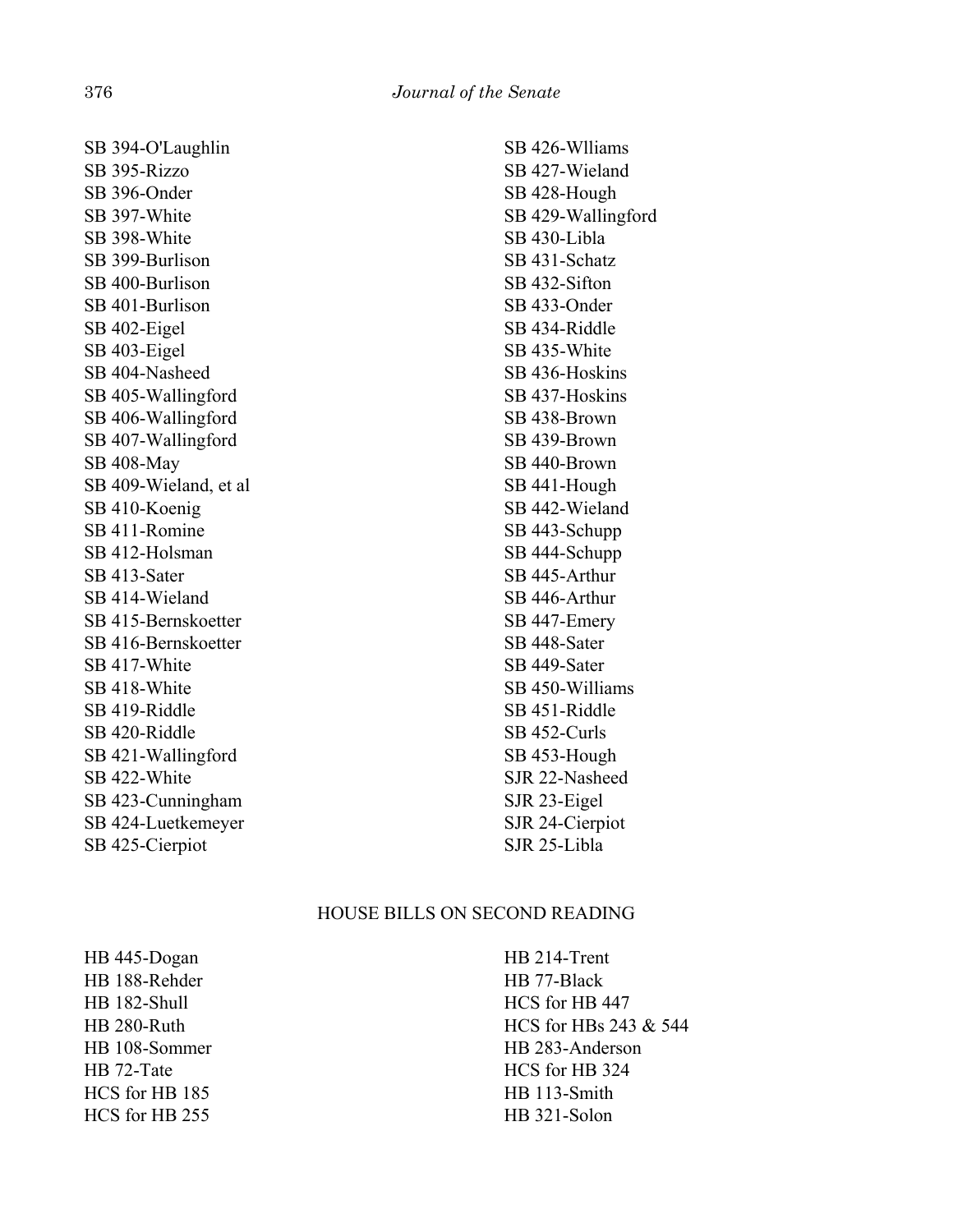HB 402-Basye HCS for HB 242 HCS for HB 303 HB 70-Dinkins HB 461-Pfautsch

HCS for HB 239 HCS for HB 354 HB 441-Fitzwater HB 138-Kidd

#### THIRD READING OF SENATE BILLS

SS for SCS for SB 197-Onder SB 182-Cierpiot, et al SB 53-Crawford

SB 196-Bernskoetter (In Fiscal Oversight) SB 133-Cunningham SB 72-O'Laughlin and Emery

## SENATE BILLS FOR PERFECTION

1. SB 76-Sater, with SCS

- 2. SB 132-Emery, with SCS
- 3. SB 65-White
- 4. SB 100-Riddle
- 5. SB 69-Hough
- 6. SB 291-Wallingford, with SCS
- 7. SB 252-Wieland, with SCS
- 8. SB 167-Crawford, with SCS
- 9. SB 45-Hoskins, with SCS
- 10. SB 292-Eigel, with SCS
- 11. SB 213-Hegeman 12. SB 184-Wallingford, with SCS 13. SB 283-Hoskins 14. SB 180-Wallingford, with SCS 15. SB 10-Cunningham, with SCS
- 16. SB 224-Luetkemeyer
- 17. SBs 12 & 123-Cunningham, with SCS
- 18. SB 9-Emery, with SCS
- 19. SJR 2-Emery, with SCS

#### INFORMAL CALENDAR

#### SENATE BILLS FOR PERFECTION

SB 4-Sater SB 14-Wallingford SB 16-Romine, with SCS, SS for SCS, SA 3 & point of order (pending) SB 30-Hegeman, with SCS SB 39-Onder SB 44-Hoskins, with SCS & SS for SCS (pending) SBs 46 & 50-Koenig, with SCS SB 49-Rowden, with SCS

SB 56-Cierpiot, with SCS, SA 1 & SA 1 to SA 1 (pending) SB 57-Cierpiot SB 154-Luetkemeyer, with SS & SA 2 (pending) SB 160-Koenig, with SCS SB 194-Hoskins, with SCS & SS for SCS (pending)